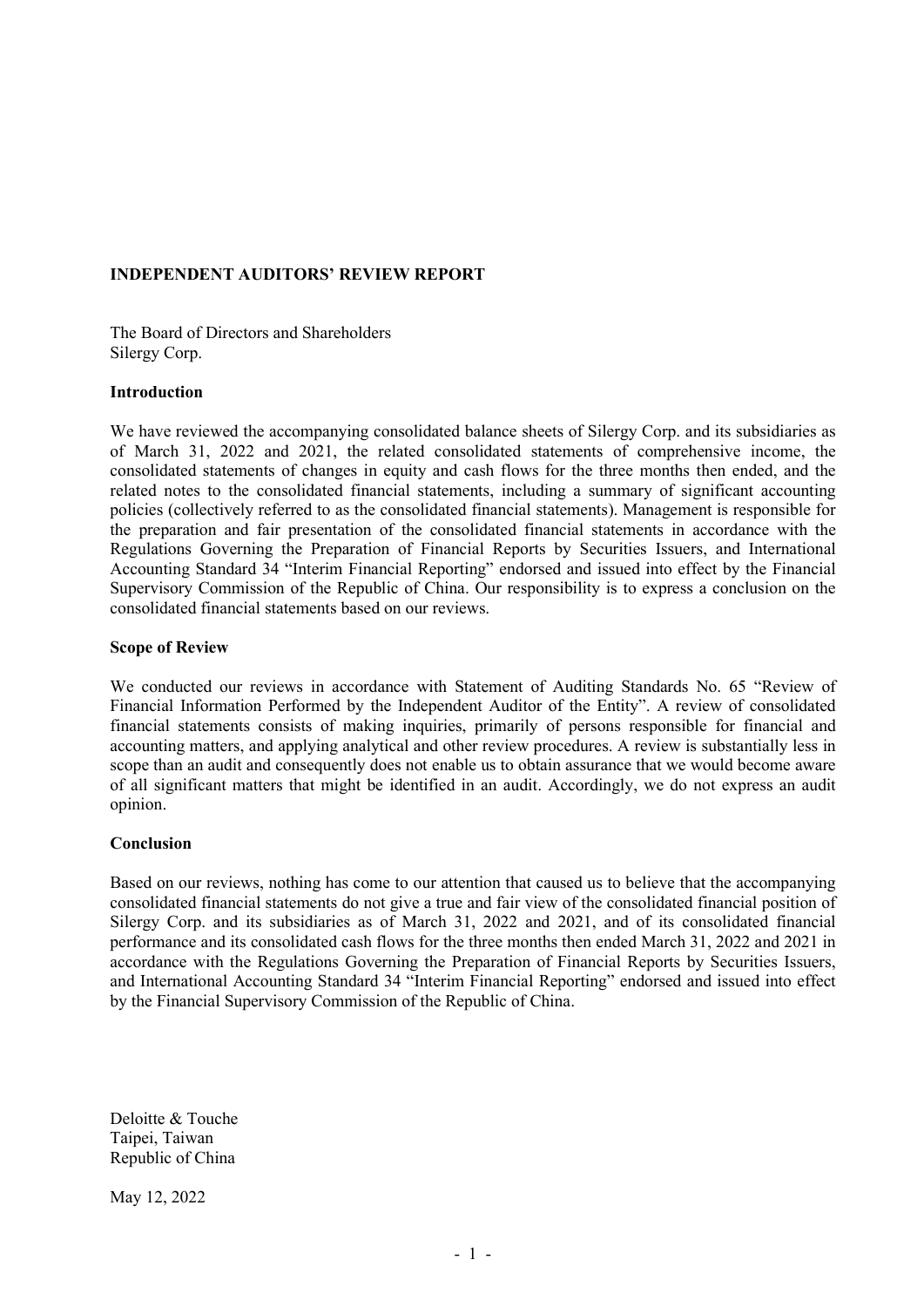### CONSOLIDATED BALANCE SHEETS (In Thousands of New Taiwan Dollars)

|                                                                          | March 31, 2022<br>(Reviewed) |                            | December 31, 2021<br>(Audited) |                            | March 31, 2021<br>(Reviewed) |                                  |
|--------------------------------------------------------------------------|------------------------------|----------------------------|--------------------------------|----------------------------|------------------------------|----------------------------------|
| <b>ASSETS</b>                                                            | Amount                       | $\frac{0}{0}$              | Amount                         | $\frac{0}{0}$              | Amount                       | $\frac{0}{0}$                    |
| <b>CURRENT ASSETS</b>                                                    |                              |                            |                                |                            |                              |                                  |
| Cash and cash equivalents                                                | \$14,077,911                 | 47                         | \$11,614,236                   | 44                         | \$9,430,252                  | 44                               |
| Financial assets at amortized cost - current                             | 1,127,288                    | $\overline{4}$             | 1,246,936                      | $\mathfrak{S}$             | 713,375                      | $\overline{4}$                   |
| Accounts receivable, net                                                 | 2,251,352                    | 8                          | 1,919,874                      | 7                          | 1,338,530                    | 6                                |
| Other receivables                                                        | 67,680                       |                            | 54,909                         |                            | 58,311                       |                                  |
| Inventories                                                              | 3,118,208                    | 10                         | 2,784,411                      | 10                         | 2,396,683                    | 11                               |
| Prepayments                                                              | 434,732                      | $\overline{\phantom{0}1}$  | 446,083                        | $\frac{2}{2}$              | 183,718                      | $\perp$                          |
| Total current assets                                                     | 21,077,171                   | $-70$                      | 18,066,449                     | 68                         | 14,120,869                   | 66                               |
| <b>NON-CURRENT ASSETS</b>                                                |                              |                            |                                |                            |                              |                                  |
| Financial assets at fair value through profit or loss - non-current      | 3,479,128                    | 12                         | 3,004,196                      | 11                         | 1,895,609                    | 9                                |
| Investments accounted for using equity method                            | 863,703                      | $\mathfrak{Z}$             | 854,729                        | $\mathfrak{Z}$             | 522,497                      | $\sqrt{2}$                       |
| Property, plant and equipment                                            | 1,500,885                    | $\sqrt{5}$                 | 1,471,287                      | 6                          | 1,259,277                    | $\sqrt{6}$                       |
| Right-of-use assets                                                      | 96,507                       |                            | 100,924                        | 1<br>$\overline{2}$        | 101,334<br>607,949           |                                  |
| Investment properties<br>Goodwill                                        | 653,283<br>1,417,796         | $\overline{2}$<br>5        | 632,625<br>1,370,260           | 5                          | 1,827,255                    | $\mathfrak{Z}$<br>$\overline{9}$ |
| Other intangible assets                                                  | 722,657                      | $\sqrt{2}$                 | 737,355                        | 3                          | 786,911                      | $\overline{4}$                   |
| Deferred tax assets                                                      | 63,073                       |                            | 54,150                         |                            | 42,730                       |                                  |
| Refundable deposits                                                      | 344,937                      | 1                          | 331,668                        | $\mathbf{1}$               | 108,088                      | -1                               |
| Net defined benefit assets - non-current                                 | 902                          |                            | 889                            |                            | 1,008                        |                                  |
| Long-term prepayments                                                    | 45,568                       |                            | 18,609                         |                            | 41,625                       |                                  |
| Total non-current assets                                                 | 9,188,439                    | $-30$                      | 8,576,692                      | $-32$                      | 7,194,283                    | $-34$                            |
| <b>TOTAL</b>                                                             | \$30,265,610                 | 100                        | \$26,643,141                   | 100                        | \$21,315,152                 | 100                              |
|                                                                          |                              |                            |                                |                            |                              |                                  |
| <b>LIABILITIES AND EQUITY</b>                                            |                              |                            |                                |                            |                              |                                  |
| <b>CURRENT LIABILITIES</b>                                               |                              |                            |                                |                            |                              |                                  |
| Financial liabilities at fair value through profit or loss -current      | \$                           |                            | $\mathbb{S}$<br>21,929         |                            | $\mathbb{S}$                 |                                  |
| Accounts payable                                                         | 735,887                      | $\overline{2}$             | 733,715                        | $\mathfrak{Z}$             | 730,071                      | 4                                |
| Accounts payable - related parties                                       | 4,470                        |                            | 7,784                          |                            | 3,880                        |                                  |
| Other payables                                                           | 2,894,098                    | $10\,$                     | 1,017,188                      | 4                          | 729,039                      | 4                                |
| Current tax liabilities                                                  | 595,444                      | $\overline{2}$             | 466,678                        | $\overline{2}$             | 78,996                       |                                  |
| Lease liabilities - current                                              | 44,769                       |                            | 46,191                         |                            | 39,854                       |                                  |
| Other current liabilities                                                | 38,212                       |                            | 49,299                         |                            | 54,773                       |                                  |
| Total current liabilities                                                | 4,312,880                    | 14                         | 2,342,784                      | $\overline{9}$             | 1,636,613                    | 8                                |
| <b>NON-CURRENT LIABILITIES</b>                                           |                              |                            |                                |                            |                              |                                  |
| Financial liabilities at fair value through profit or loss - non-current | 17,240                       |                            | 16,599                         |                            | 33,204                       |                                  |
| Deferred tax liabilities                                                 | 19,379                       |                            | 19,420                         |                            | 9,441                        |                                  |
| Lease liabilities - non-current                                          | 29,238                       |                            | 33,091                         |                            | 39,508                       |                                  |
| Guarantee deposits                                                       | 449,557                      | $\frac{2}{2}$              | 53,295                         |                            | 8,498                        |                                  |
| Total non-current liabilities                                            | 515,414                      | $\frac{2}{2}$              | 122,405                        |                            | 90,651                       | $\equiv$                         |
| <b>Total liabilities</b>                                                 | 4,828,294                    | $-16$                      | 2,465,189                      | -9                         | 1,727,264                    | 8                                |
| EQUITY ATTRIBUTABLE TO OWNERS OF THE COMPANY                             |                              |                            |                                |                            |                              |                                  |
| Share capital                                                            |                              |                            |                                |                            |                              |                                  |
| Common shares                                                            | 947,336                      | $\frac{3}{2}$              | 943,567                        | $\overline{4}$             | 932,936                      | $\frac{4}{1}$                    |
| Capital surplus                                                          | 9,542,532                    | $\frac{32}{2}$             | 9,256,486                      | $-35$                      | 8,260,212                    | $\frac{39}{2}$                   |
| Retained earnings<br>Legal reserve                                       | 996,568                      |                            | 996,568                        |                            | 996,568                      |                                  |
| Special reserve                                                          | 1,129,475                    | 3<br>$\overline{4}$        | 1,129,475                      | 4<br>$\overline{4}$        | 703,512                      | $\overline{5}$<br>$\overline{3}$ |
| Unappropriated earnings                                                  | 13,063,146                   |                            | 13,184,448                     |                            | 9,904,183                    |                                  |
| Total retained earnings                                                  | 15,189,189                   | $\frac{43}{50}$            | 15,310,491                     | $\frac{49}{57}$            | 11,604,263                   | $\frac{47}{55}$                  |
| Other equity                                                             |                              |                            |                                |                            |                              |                                  |
| Exchange differences on translating foreign operations                   | (551, 619)                   | (2)                        | (1,461,963)                    | (6)                        | (1,144,078)                  | (5)                              |
| Unearned employee benefits                                               | (228,675)                    | (1)                        | (315,207)                      | (1)                        | (373,709)                    |                                  |
| Total other equity                                                       | (780, 294)                   | (3)                        | (1,777,170)                    | (7)                        | (1,517,787)                  | $\frac{(2)}{(7)}$                |
| Total equity attributable to owners of the Company                       | 24,898,763                   | $-82$                      | 23,733,374                     | 89                         | 19,279,624                   | $-91$                            |
| NON-CONTROLLING INTERESTS                                                | 538,553                      | $\overline{\phantom{0}}^2$ | 444,578                        | $\overline{\phantom{0}}^2$ | 308,264                      | $\overline{\phantom{0}}$         |
| Total equity                                                             | 25,437,316                   | $-84$                      | 24,177,952                     | $-91$                      | 19,587,888                   | $-92$                            |
| <b>TOTAL</b>                                                             | \$30,265,610                 | 100                        | \$26,643,141                   | 100                        | \$21,315,152                 | 100                              |
|                                                                          |                              |                            |                                |                            |                              |                                  |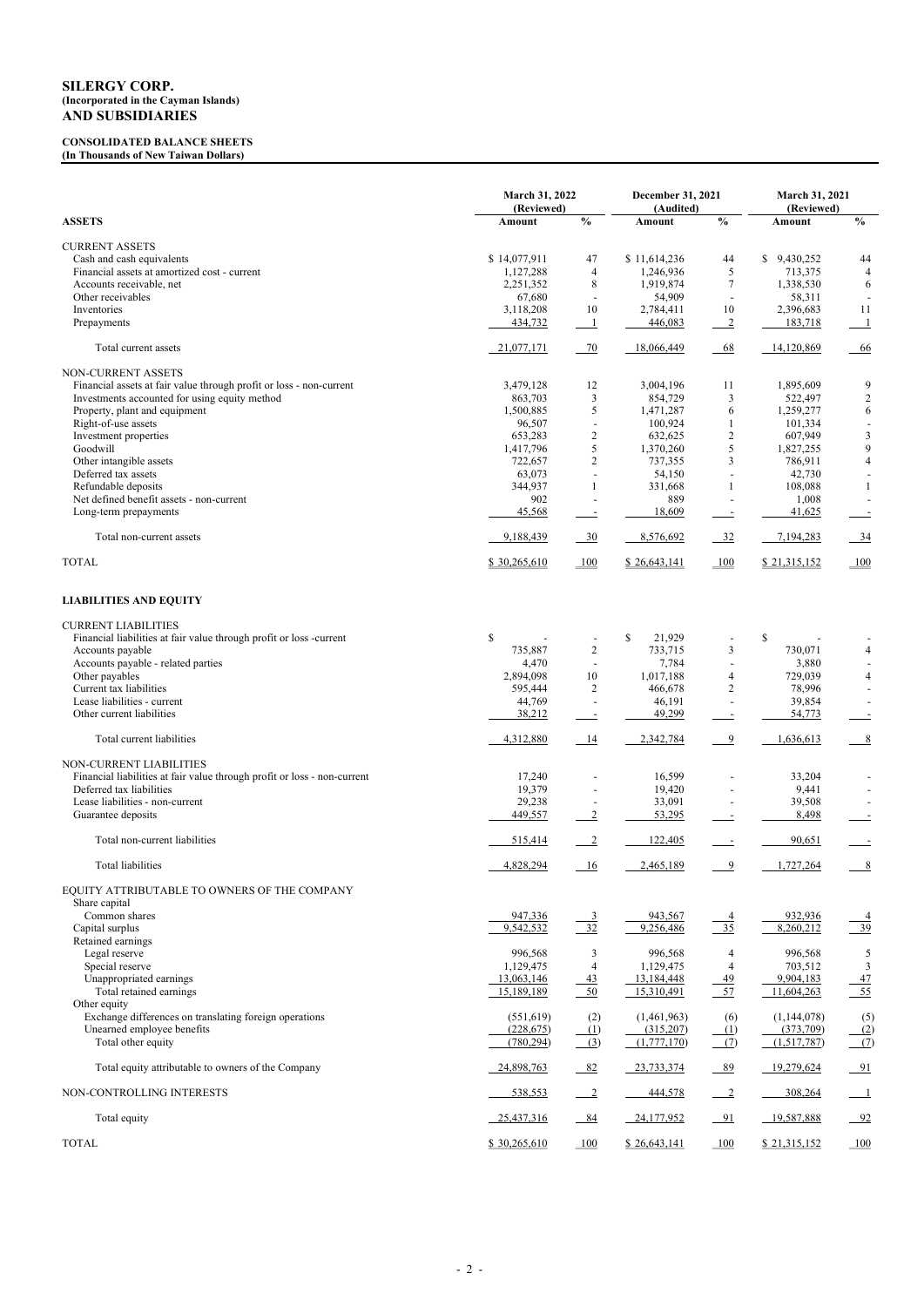# CONSOLIDATED STATEMENTS OF COMPREHENSIVE INCOME (In Thousands of New Taiwan Dollars, Except Earnings Per Share) (Reviewed, Not Audited)

|                                                     | For the Three Months Ended March 31 |                          |             |                                                       |  |
|-----------------------------------------------------|-------------------------------------|--------------------------|-------------|-------------------------------------------------------|--|
|                                                     | 2022                                |                          | 2021        |                                                       |  |
|                                                     | <b>Amount</b>                       | $\frac{0}{0}$            | Amount      | $\frac{0}{0}$                                         |  |
| OPERATING REVENUE, NET                              | \$6,020,775                         | 100                      | \$4,179,928 | 100                                                   |  |
| OPERATING COSTS                                     | 2,795,858                           | 46                       | 2,184,786   | 52                                                    |  |
| <b>GROSS PROFIT</b>                                 | 3,224,917                           | 54                       | 1,995,142   | 48                                                    |  |
| <b>OPERATING EXPENSES</b>                           |                                     |                          |             |                                                       |  |
| Selling and marketing expenses                      | 267,264                             | 5                        | 203,995     | 5                                                     |  |
| General and administrative expenses                 | 191,578                             | 3                        | 165,166     | $\overline{4}$                                        |  |
| Research and development expenses                   | 991,965                             | 17                       | 628,492     | 15                                                    |  |
| Expected credit loss (reversed)                     | 567                                 |                          | (1,074)     |                                                       |  |
| Total operating expenses                            | 1,451,374                           | 25                       | 996,579     | 24                                                    |  |
| OTHER OPERATING INCOME AND EXPENSES,                |                                     |                          |             |                                                       |  |
| <b>NET</b>                                          | 4,197                               | $\overline{\phantom{a}}$ | 4,206       |                                                       |  |
| PROFIT FROM OPERATIONS                              | 1,777,740                           | 29                       | 1,002,769   | 24                                                    |  |
| NON-OPERATING INCOME AND EXPENSES                   |                                     |                          |             |                                                       |  |
| Interest income                                     | 39,350                              | 1                        | 17,013      |                                                       |  |
| Other income                                        | 49,090                              | $\mathbf{1}$             | 51,109      | $\mathbf{1}$                                          |  |
| Interest expenses                                   | (235)                               |                          | (229)       |                                                       |  |
| Foreign exchange loss, net                          | (5,492)                             |                          | (5, 547)    |                                                       |  |
| Share of loss of associates                         | (21, 458)                           | (1)                      | (8,708)     |                                                       |  |
| Loss on financial instruments at fair value through |                                     |                          |             |                                                       |  |
| profit or loss                                      | (6,374)                             | $\frac{1}{2}$            |             |                                                       |  |
| Miscellaneous expenses                              | (15, 577)                           |                          | (9,364)     |                                                       |  |
| Total non-operating income and expenses             | 39,304                              | $\mathbf{1}$             | 44,274      |                                                       |  |
| PROFIT BEFORE INCOME TAX                            | 1,817,044                           | 30                       | 1,047,043   | 25                                                    |  |
| <b>INCOME TAX EXPENSE</b>                           | (173, 054)                          | (3)                      | (72,340)    | (2)                                                   |  |
| NET PROFIT FOR THE PERIOD                           | 1,643,990                           | 27                       | 974,703     | <u>23</u><br>$(C_{\alpha\mu}+i\alpha\mu\alpha\alpha)$ |  |

(Continued)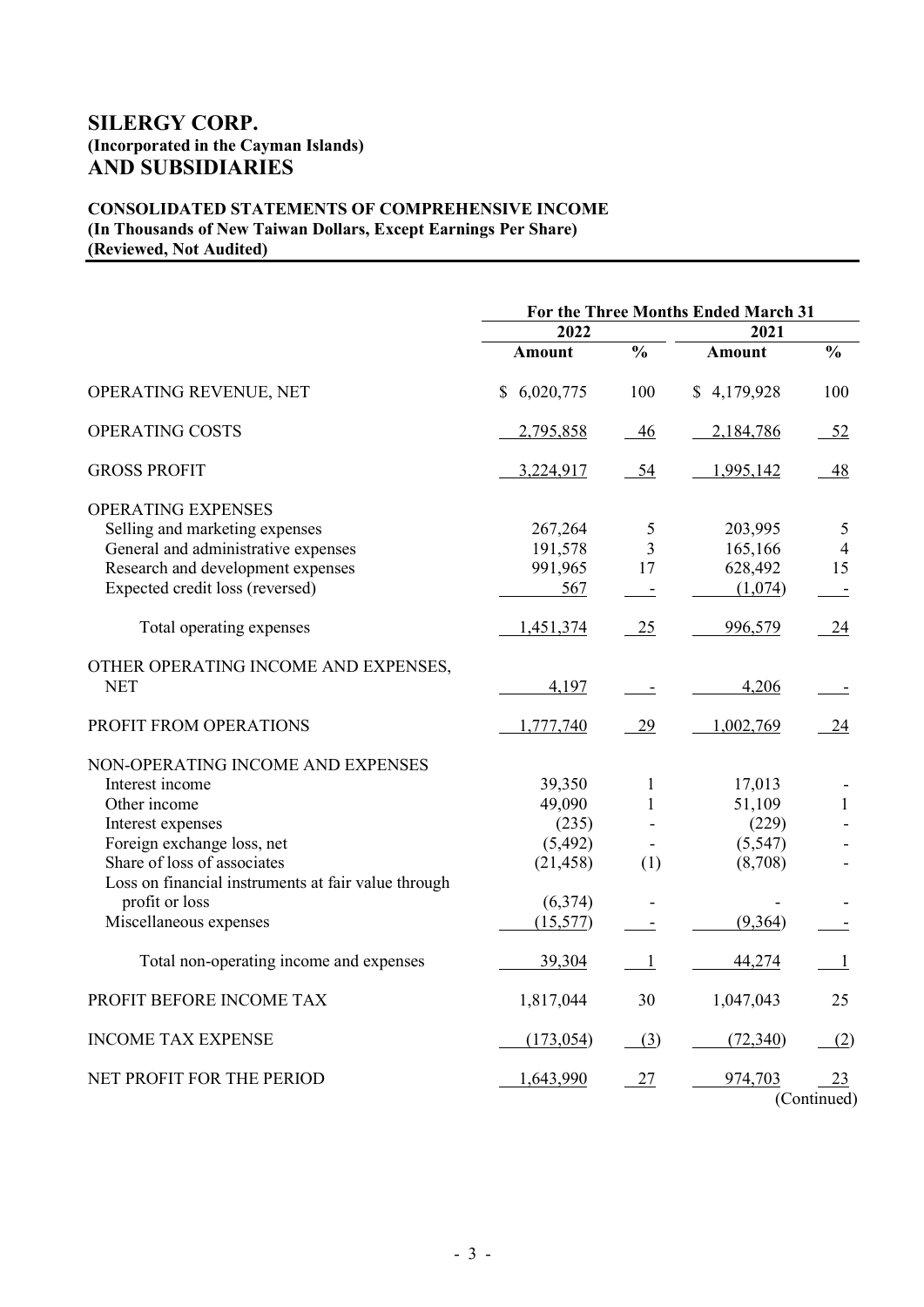# CONSOLIDATED STATEMENTS OF COMPREHENSIVE INCOME (In Thousands of New Taiwan Dollars, Except Earnings Per Share) (Reviewed, Not Audited)

|                                                                                                                                                    | For the Three Months Ended March 31 |                      |                                      |               |  |  |
|----------------------------------------------------------------------------------------------------------------------------------------------------|-------------------------------------|----------------------|--------------------------------------|---------------|--|--|
|                                                                                                                                                    | 2022                                |                      | 2021                                 |               |  |  |
|                                                                                                                                                    | <b>Amount</b>                       | $\frac{0}{0}$        | <b>Amount</b>                        | $\frac{0}{0}$ |  |  |
| OTHER COMPREHENSIVE INCOME (LOSS)<br>Items that will not be reclassified subsequently to<br>profit or loss:                                        |                                     |                      |                                      |               |  |  |
| Exchange differences arising from translation to<br>the presentation currency<br>Items that may be reclassified subsequently to profit<br>or loss: | \$<br>878,044                       | 15                   | 41,814<br>\$                         | 1             |  |  |
| Exchange differences on translating foreign<br>operations<br>Share of the other comprehensive loss of                                              | 54,263                              | 1                    | (55,037)                             | (1)           |  |  |
| associates accounted for using equity method                                                                                                       | (3,078)                             |                      | (2,452)                              |               |  |  |
| Other comprehensive income (loss) for the<br>period, net of income tax                                                                             | 929,229                             | 16                   | (15,675)                             |               |  |  |
| TOTAL COMPREHENSIVE INCOME FOR THE<br><b>PERIOD</b>                                                                                                | \$2,573,219                         | 43                   | 959,028                              | 23            |  |  |
| NET PROFIT ATTRIBUTABLE TO:<br>Owners of the Company<br>Non-controlling interests                                                                  | 1,578,099<br>65,891                 | 26<br>$\mathbf{1}$   | 991,742<br>$\mathcal{S}$<br>(17,039) | 24<br>(1)     |  |  |
|                                                                                                                                                    | \$1,643,990                         | 27                   | 974,703<br>\$                        | 23            |  |  |
| TOTAL COMPREHENSIVE INCOME<br><b>ATTRIBUTABLE TO:</b>                                                                                              |                                     |                      |                                      |               |  |  |
| Owners of the Company<br>Non-controlling interests                                                                                                 | \$2,488,443<br>84,776               | 41<br>$\overline{2}$ | 977,139<br>\$<br>(18,111)            | 23            |  |  |
|                                                                                                                                                    | \$2,573,219                         | 43                   | 959,028<br>S                         | 23            |  |  |
| <b>EARNINGS PER SHARE</b><br>Basic                                                                                                                 | 16.74                               |                      | 10.69                                |               |  |  |
| Diluted                                                                                                                                            | \$<br>15.83                         |                      | 10.08                                |               |  |  |

(Concluded)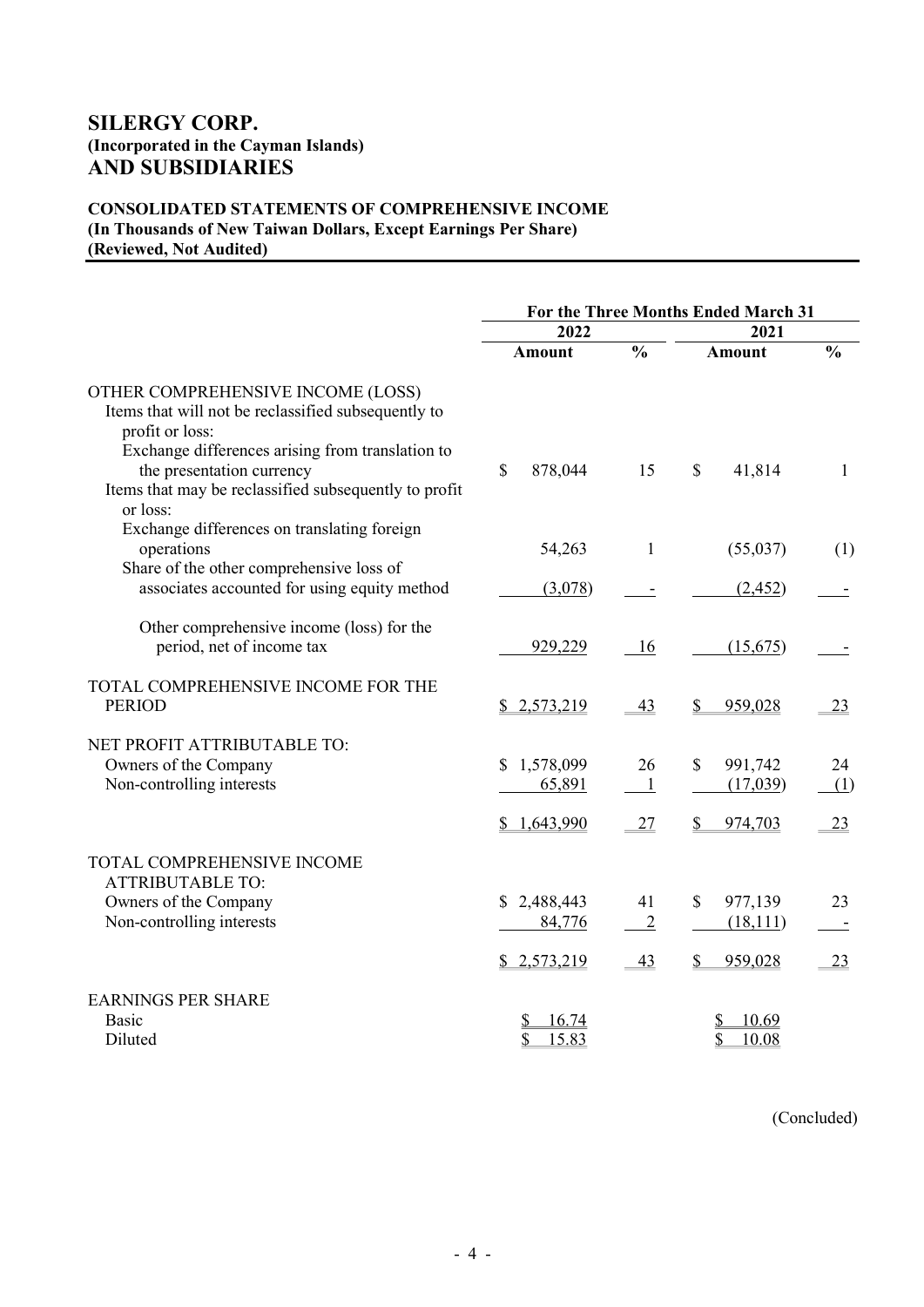#### CONSOLIDATED STATEMENTS OF CHANGES IN EQUITY FOR THE THREE MONTHS ENDED MARCH 31, 2022 AND 2021 (In Thousands of New Taiwan Dollars) (Reviewed, Not Audited)

|                                                                                                    | <b>Equity Attributable to Owners of the Company</b> |                                                             |             |                                                          |                     |                                                                                         |                            |                                             |                                                |                                     |              |                                    |                     |
|----------------------------------------------------------------------------------------------------|-----------------------------------------------------|-------------------------------------------------------------|-------------|----------------------------------------------------------|---------------------|-----------------------------------------------------------------------------------------|----------------------------|---------------------------------------------|------------------------------------------------|-------------------------------------|--------------|------------------------------------|---------------------|
|                                                                                                    |                                                     |                                                             |             |                                                          | <b>Other Equity</b> |                                                                                         |                            |                                             |                                                |                                     |              |                                    |                     |
|                                                                                                    |                                                     |                                                             |             | <b>Retained Earnings</b>                                 |                     |                                                                                         | Exchange<br>Differences on |                                             |                                                |                                     |              |                                    |                     |
|                                                                                                    | <b>Shares</b>                                       | <b>Common Shares</b><br>Capital<br><b>Surplus</b><br>Amount |             | <b>Special</b><br><b>Legal Reserve</b><br><b>Reserve</b> |                     | <b>Total</b><br><b>Unappropriated</b><br><b>Retained</b><br>Earnings<br><b>Earnings</b> |                            | Translating<br>Foreign<br><b>Operations</b> | Unearned<br><b>Employee</b><br><b>Benefits</b> | <b>Total</b><br><b>Other Equity</b> | Total        | Non-controlling<br><b>Interest</b> | <b>Total Equity</b> |
| <b>BALANCE AT JANUARY 1, 2021</b>                                                                  | 92,902                                              | 929,014<br>S                                                | \$7,799,136 | 996,568<br><sup>S</sup>                                  | 703,512             | \$8,912,441                                                                             | \$10,612,521               | (1,129,475)                                 | \$ (180,211)                                   | (1,309,686)                         | \$18,030,985 | \$319,619                          | \$18,350,604        |
| Changes in percentage of ownership interests in subsidiaries                                       |                                                     |                                                             | (6,756)     |                                                          |                     |                                                                                         |                            |                                             |                                                |                                     | (6,756)      | 6,756                              |                     |
| Recognition of employee share options by Silergy Corp.                                             |                                                     |                                                             | 90,644      |                                                          |                     |                                                                                         |                            |                                             |                                                |                                     | 90,644       |                                    | 90,644              |
| Net profit for the three months ended March 31, 2021                                               |                                                     |                                                             |             |                                                          |                     | 991,742                                                                                 | 991,742                    |                                             |                                                |                                     | 991,742      | (17,039)                           | 974,703             |
| Other comprehensive loss for the three months ended March 31,<br>2021, net of income tax           |                                                     |                                                             |             |                                                          |                     |                                                                                         |                            | (14,603)                                    |                                                | (14,603)                            | (14,603)     | (1,072)                            | (15,675)            |
| Total comprehensive income (loss) for the three months ended<br>March 31, 2021                     |                                                     |                                                             |             |                                                          |                     | 991,742                                                                                 | 991,742                    | (14,603)                                    |                                                | (14,603)                            | 977,139      | (18,111)                           | 959,028             |
| Issue of common shares under employee share options                                                | <u>271</u>                                          | 2,706                                                       | 109,690     |                                                          |                     |                                                                                         |                            |                                             |                                                |                                     | 112,396      |                                    | 112,396             |
| Recognition of restricted employee shares issued by Silergy<br>Corp.                               | <u>121</u>                                          | 1,216                                                       | 267,498     |                                                          |                     |                                                                                         |                            |                                             | (193, 498)                                     | (193, 498)                          | 75,216       |                                    | 75,216              |
| <b>BALANCE AT MARCH 31, 2021</b>                                                                   | 93,294                                              | 932,936                                                     | \$8,260,212 | 996,568<br><sup>\$</sup>                                 | 703,512             | \$9,904,183                                                                             | \$11,604,263               | (1,144,078)                                 | $\frac{(373,709)}{2}$                          | (1,517,787)                         | \$19,279,624 | \$308,264                          | \$19,587,888        |
| <b>BALANCE AT JANUARY 1, 2022</b>                                                                  | 94,357                                              | 943,567<br>S                                                | \$9,256,486 | 996,568<br><sup>\$</sup>                                 | \$1,129,475         | \$13,184,448                                                                            | \$15,310,491               | (1,461,963)                                 | \$ (315,207)                                   | (1,777,170)                         | \$23,733,374 | \$ 444,578                         | \$24,177,952        |
| Appropriation of the 2021 earnings<br>Cash dividends distributed by Silergy Corp.                  |                                                     |                                                             |             |                                                          |                     | (1,698,420)                                                                             | (1,698,420)                |                                             |                                                |                                     | (1,698,420)  |                                    | (1,698,420)         |
| Changes in percentage of ownership interests in subsidiaries                                       |                                                     |                                                             | (8,218)     |                                                          |                     | (981)                                                                                   | (981)                      |                                             |                                                |                                     | (9,199)      | 9,199                              |                     |
| Changes in capital surplus from investments in associates<br>accounted for using the equity method |                                                     |                                                             | 528         |                                                          |                     |                                                                                         |                            |                                             |                                                |                                     | 528          |                                    | 528                 |
| Recognition of employee share options by Silergy Corp.                                             |                                                     |                                                             | 135,296     |                                                          |                     |                                                                                         |                            |                                             |                                                |                                     | 135,296      |                                    | 135,296             |
| Net profit for the three months ended March 31, 2022                                               |                                                     |                                                             |             |                                                          |                     | 1,578,099                                                                               | 1,578,099                  |                                             |                                                |                                     | 1,578,099    | 65,891                             | 1,643,990           |
| Other comprehensive income for the three months ended<br>March 31, 2022, net of income tax         |                                                     |                                                             |             |                                                          |                     |                                                                                         |                            | 910,344                                     |                                                | 910,344                             | 910,344      | 18,885                             | 929,229             |
| Total comprehensive income for the three months ended<br>March 31, 2022                            |                                                     |                                                             |             |                                                          |                     | 1,578,099                                                                               | 1,578,099                  | 910,344                                     |                                                | 910,344                             | 2,488,443    | 84,776                             | 2,573,219           |
| Issue of common shares under employee share options                                                | 377                                                 | 3,769                                                       | 158,440     |                                                          |                     |                                                                                         |                            |                                             |                                                |                                     | 162,209      |                                    | 162,209             |
| Recognition of restricted employee shares issued by Silergy<br>Corp.                               |                                                     |                                                             |             |                                                          |                     |                                                                                         |                            |                                             | 86,532                                         | 86,532                              | 86,532       |                                    | 86,532              |
| BALANCE AT MARCH 31, 2022                                                                          | 94,734                                              | 947,336<br><b>S</b>                                         | \$9,542,532 | 996,568<br><sup>\$</sup>                                 | \$1,129,475         | \$13,063,146                                                                            | \$15,189,189               | \$ (551,619)                                | $\frac{\$}{228,675}$                           | (780, 294)<br>S.                    | \$24,898,763 | \$538,553                          | \$25,437,316        |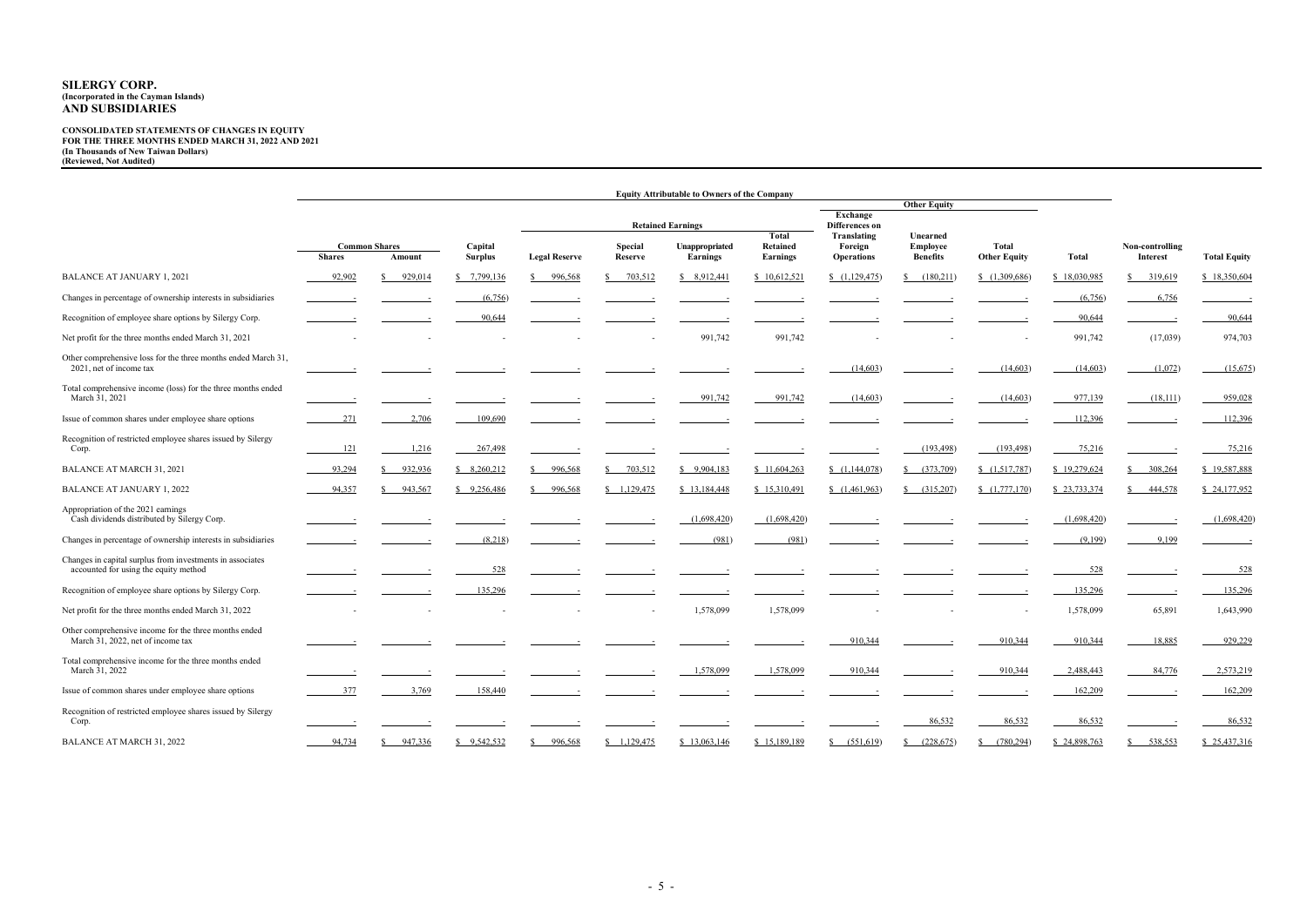## CONSOLIDATED STATEMENTS OF CASH FLOWS FOR THE THREE MONTHS ENDED MARCH 31, 2022 AND 2021 (In Thousands of New Taiwan Dollars) (Reviewed, Not Audited)

|                                                                        | <b>For the Three Months Ended</b><br>March 31 |            |               |             |
|------------------------------------------------------------------------|-----------------------------------------------|------------|---------------|-------------|
|                                                                        |                                               | 2022       |               | 2021        |
| CASH FLOWS FROM OPERATING ACTIVITIES                                   |                                               |            |               |             |
| Income before income tax                                               | $\mathbb{S}$                                  | 1,817,044  | $\mathcal{S}$ | 1,047,043   |
| Adjustments for:                                                       |                                               |            |               |             |
| Expected credit loss (gain) recognized on trade receivables            |                                               | 567        |               | (1,074)     |
| Net loss on financial instruments at fair value through profit or loss |                                               | 6,374      |               |             |
| Depreciation expenses                                                  |                                               | 83,055     |               | 53,570      |
| Amortization expenses                                                  |                                               | 40,663     |               | 47,083      |
| Interest income                                                        |                                               | (39,350)   |               | (17,013)    |
| Dividend income                                                        |                                               | (5,977)    |               | (33,650)    |
| Interest expenses                                                      |                                               | 235        |               | 229         |
| Compensation cost of employee share options                            |                                               | 135,296    |               | 90,644      |
| Compensation cost of restricted employee shares                        |                                               | 86,532     |               | 75,216      |
| Share of loss of associates                                            |                                               | 21,458     |               | 8,708       |
| Loss on disposal of property, plant and equipment                      |                                               | 61         |               | 22.         |
| Property, plant and equipment transferred to expenses                  |                                               |            |               | 15          |
| Gains on disposal of intangible assets                                 |                                               | (4,258)    |               | (4,228)     |
| Write-down (reversal of write-down) of inventories                     |                                               | 46,960     |               | (2,748)     |
| Unrealized gain on foreign currency exchange                           |                                               | (5,719)    |               | (4,839)     |
| Changes in operating assets and liabilities                            |                                               |            |               |             |
| Increase in accounts receivable                                        |                                               | (326, 184) |               | (315,944)   |
| Decrease in other receivables                                          |                                               | 3,662      |               | 44,633      |
| Increase in inventories                                                |                                               | (402, 610) |               | (78,902)    |
| Decrease (increase) in prepayments                                     |                                               | 11,482     |               | (30,672)    |
| Increase in defined benefit assets - non-current                       |                                               | (13)       |               | (13)        |
| Increase in accounts payable                                           |                                               | 1,830      |               | 113,707     |
| (Decrease) increase in accounts payable - related parties              |                                               | (3,314)    |               | 2,160       |
| Increase in other payables                                             |                                               | 156,645    |               | 60,575      |
| (Decrease) increase in other current liabilities                       |                                               | (11,087)   |               | 8,423       |
| Increase in refundable deposits                                        |                                               | 432,109    |               |             |
| Cash generated from operations                                         |                                               | 2,045,461  |               | 1,062,945   |
| Interest received                                                      |                                               | 23,085     |               | 22,514      |
| Interest paid                                                          |                                               | (235)      |               | (229)       |
| Income tax paid                                                        |                                               | (72,056)   |               | (82,012)    |
| Net cash generated from operating activities                           |                                               | 1,996,255  |               | 1,003,218   |
|                                                                        |                                               |            |               | (Continued) |